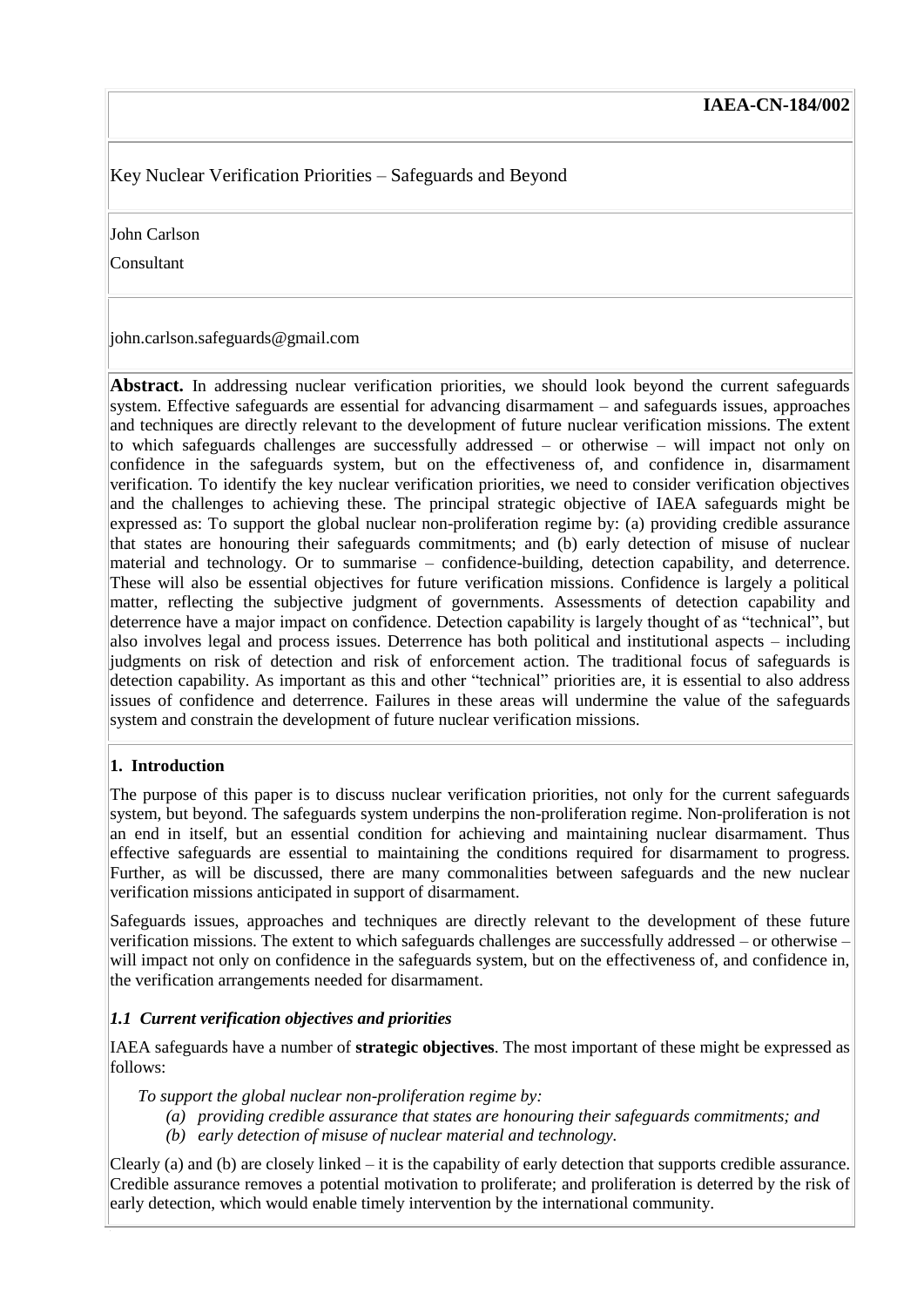Thus there are a number of specific objectives here, which can be reflected in broader policy-level objectives, namely: **confidence-building**, **detection capability**, and **deterrence**. As will be discussed, these broader objectives are all interrelated. These objectives apply not only to current safeguards – all of them will be essential for future nuclear verification missions.

Do current safeguards priorities reflect these objectives? The traditional focus of safeguards is **detection capability**. Here, the greatest single priority is improving the capability to detect **undeclared** nuclear programs. Another key priority is achieving greater **efficiency** in safeguards implementation, to meet an expanding workload – while avoiding vulnerabilities. Both these priorities are closely linked to another priority – the further development of **information-driven** safeguards. Other priorities relating to detection capability include addressing innovative fuel cycle developments, and maintaining safeguards skills and knowledge. An "external" priority – external because here the IAEA is dependent on its members – is ensuring adequate resources.

As important as are these more "technical" priorities, it is also essential to address the broader subjects of **confidence** and **deterrence**. To some extent, due to the interrelationship between all of these issues, confidence and deterrence are being addressed through action on detection capability. But failures in the areas of confidence and/or deterrence will undermine the value of the safeguards system and constrain the development of future verification missions. It is necessary to consider whether more attention needs to be given to confidence and deterrence as specific priorities.

### **2. Verification commonalities**

The current safeguards mission is aimed primarily at proliferation, i.e. the acquisition of nuclear weapons by additional states. Progress with nuclear disarmament – the elimination of nuclear weapons held by the recognized nuclear-weapon states and the other nuclear-armed states – will require a stepwise approach, involving a range of new verification missions. At this stage we cannot predict the exact steps, but the new missions are expected to be along the following lines (no particular sequence implied):

- **fissile material cut-off** proscribing production of fissile material for nuclear weapons, with verification to confirm that all production after entry-into-force is for peaceful or non-proscribed purposes;
- **fissile material disposition** transparency measures for fissile material inventories, and verification of progressive, irreversible transfer of fissile material to peaceful or non-proscribed purposes;
- **nuclear weapon limitations** verification that deployed nuclear weapon numbers are within agreed limits;
- **nuclear weapon dismantlement** verification that nuclear weapons are dismantled as agreed, and the resulting fissile material is irreversibly transferred to peaceful or non-proscribed purposes;
- establishing **nuclear inventory baselines** (involving "nuclear archaeology") to help assure there is no nuclear material outside the purview of verification arrangements.

To varying degrees these new verification missions can be expected to involve features similar to those of current safeguards, such as:

- legally binding (i.e. treaty-based) commitments to undertake, or refrain from, specified actions and to accept verification measures;
- an international **inspectorate**;
- **declarations** requirement for parties to declare relevant materials, items and activities, and to maintain records and reporting;
- ongoing **inspections** and other verification measures to confirm parties' declarations;
- verification activities aimed at detecting possible **undeclared** materials, items and/or activities including information collection and analysis, monitoring and other detection techniques, and necessary additional access rights for inspectors; and
- procedures for determining **compliance** and taking **enforcement** action.

Experience gained from safeguards is likely to make a significant contribution to the new verification missions. In addition, novel situations will be encountered which will require innovative solutions. Some possibilities are listed here – there are already precedents for some of these:

mutual or regional inspection arrangements – preferably as a complement rather than an alternative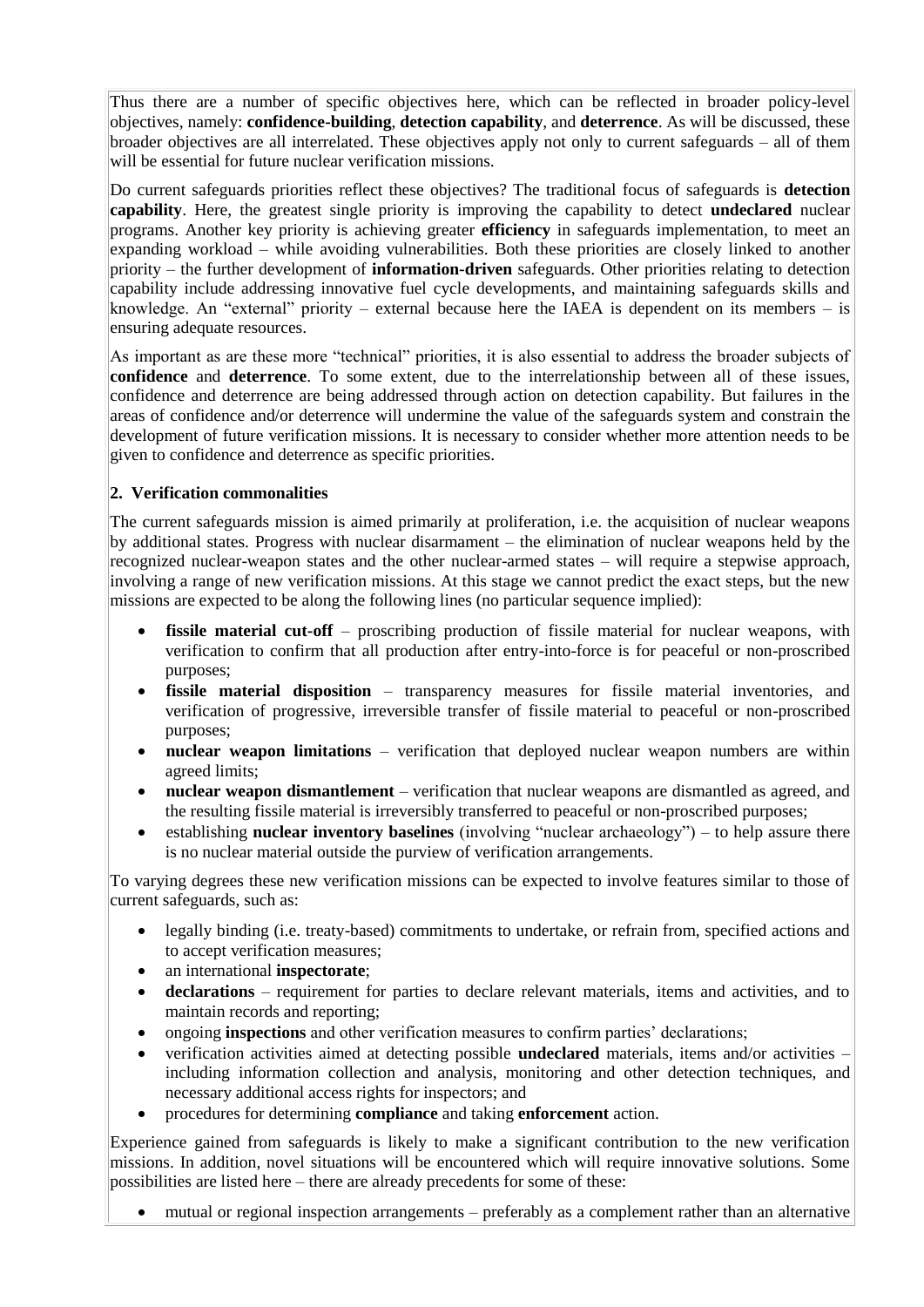to international inspections;

- data monitoring and sharing by the parties themselves;
- wide area environmental sampling and other forms of monitoring;
- transparency measures including Open Skies and similar arrangements;
- forms of societal verification.

Having regard to the many commonalities between these new verification missions and current safeguards, areas identified as priorities for safeguards are just as likely to be priorities for the new missions.

### **3. Confidence**

A key objective of safeguards is to provide **credible assurance** that states are honouring their treaty commitments for the peaceful use of nuclear material and technology. Credible assurance supports **confidence** in the non-proliferation regime. Confidence reinforces commitment to the regime – if a state is confident that others are not seeking nuclear weapons, this removes a possible motivation for that state to seek nuclear weapons itself.

### *3.1 What is credible assurance?*

*Credibility* is usually taken to mean *trustworthy* or *believable* – while these are matters of subjective judgment for states to make, they are based on observation, experience and fact. Here, an essential factual matter is the Agency's **detection capability** – credible assurance, detection capability and confidence are closely linked.

For safeguards conclusions to be credible, states must understand, and have confidence in, how these conclusions are reached. Assessments of the IAEA's detection capability and its processes for drawing conclusions will be a major influence on confidence. *Assurance* involves more than safeguards findings. Assessments of the degree of **deterrence**, how well the process for determining non-compliance works, and the likelihood of states taking effective compliance enforcement action will also be important factors.

### *3.2 Safeguards and confidence*

All that being said, safeguards are not the only, or even the major, source of confidence about a state's commitment to non-proliferation. Other factors are also important, especially the **behaviour** of the state – not only in its interaction with the safeguards system, but especially as seen e.g. in its international relations and its military activities. Establishing confidence about a state's commitment to non-proliferation is not primarily the responsibility of the Agency and the safeguards system. First and foremost, it is **the responsibility of the state itself**.

Safeguards are an important tool to enable the state to demonstrate to others that it is meeting its nonproliferation commitments. An essential first step is for the state to accept the most effective form of safeguards – currently, a comprehensive safeguards agreement (CSA) **and** an additional protocol (AP). The IAEA has made it clear that without an AP in force it cannot provide credible assurance about the absence of undeclared nuclear material and activities. Further, the state must show **full cooperation** with the Agency in implementing safeguards, under both the CSA and the AP. Anything less will mean the Agency is not in a position to provide credible assurance, and the state will fail to establish confidence on the part of other states.

This is where legalistic arguments – e.g. whether the AP is "mandatory", whether in a non-compliance case particular facts constitute "evidence" or "proof" – miss the point. Far from maintaining confidence, recourse to legalism in place of cooperation will have the opposite effect.

In terms of verification priorities, attention should be given to confidence issues – how to ensure confidence in safeguards conclusions and outcomes, and a clear understanding of the respective roles of the IAEA and the state.

### **4. Detection capability**

Detection capability is the core of the safeguards mission. Without effective detection capability, the safeguards system will not be able to provide confidence, and there will be no confidence in the system itself. Technical capability alone, however, is not enough – it is also necessary to ensure that technical findings result in appropriate outcomes. Detection capability, though largely thought of as "technical", also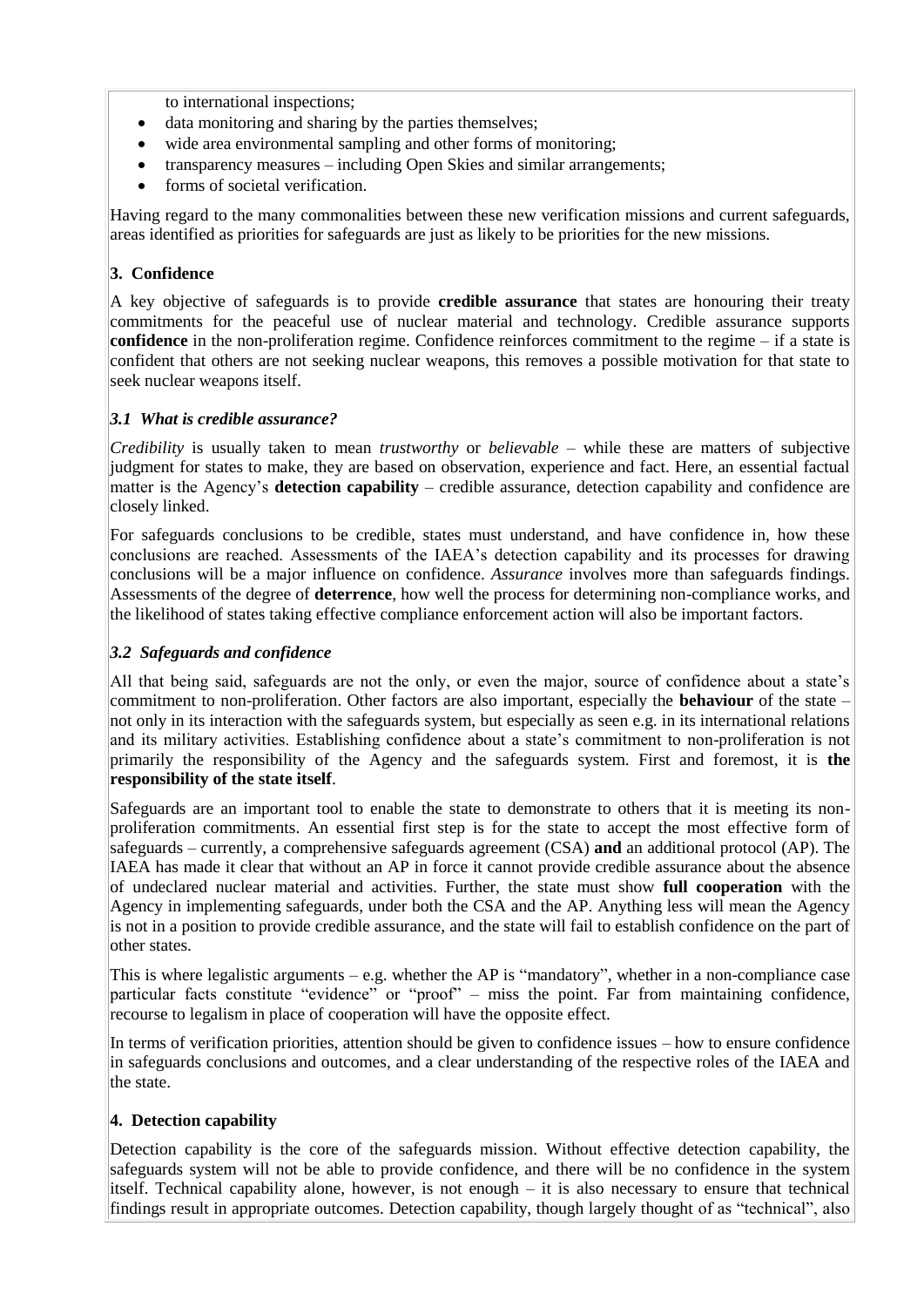involves, inter alia, legal, institutional and process issues.

### *4.1 The safeguards objective*

Under the NPT, the purpose of safeguards is to verify fulfilment of obligations assumed under the Treaty, "… with a view to **preventing** diversion of nuclear energy from peaceful uses to nuclear weapons …" [1]

The use of the term "preventing" is important – safeguards as such cannot prevent diversion, except through the deterrent effect of the risk of detection. Prevention is likely to require the intervention of the international community – but effective intervention depends on **timely warning**. The IAEA's duty to the international community is, where possible, to provide warning before, not after, a nuclear weapon program has proceeded beyond the point where intervention can be effective. Thus the Agency's responsibility is not just detection, but **early** detection.

This is reflected in the "objective of safeguards" set out in comprehensive safeguards agreements, namely "… the **timely detection** of diversion of significant quantities of nuclear material from peaceful nuclear activities to the manufacture of nuclear weapons or of other nuclear explosive devices or for purposes unknown ..." [2]

### *4.2 Detection of diversion from declared nuclear material and activities*

The traditional focus of safeguards has been capability to detect diversion from declared programs. Complex approaches and methods have been developed over many years, involving inventory verification, inspection frequency, unannounced and short notice inspections, instrumentation, containment and surveillance, remote monitoring, environmental sampling, and so on. Development of safeguards methods and technologies for application in (declared) nuclear facilities continues to be a high priority, to meet the challenges of an ever-increasing safeguards workload as well as from new fuel cycle technologies.

Increasingly, emphasis is being given to **information** collection and analysis – often thought to relate mainly to detection of undeclared nuclear activities (or at least indicators for these), but also important for deciding on safeguards intensity for declared programs. This is closely linked to another high priority, improving **cost-efficiency**. Because of resource constraints, cost-efficiency has always been important, but this is particularly the case as the volume and complexity of the safeguards workload increase.

Even under traditional safeguards, decisions on safeguards intensity took account of risk analysis. Now, particularly with the development of **integrated safeguards**, risk analysis is being extended to take into account a broader range of information. The focus is on **information-driven** safeguards, making the most effective use of information in decisions on safeguards approaches and intensity. Particularly through the **state-level approach**, information analysis is being given a central role in safeguards implementation.

Information-driven safeguards and the state-level approach are often seen as responses to the challenge of detecting *undeclared* nuclear activities – but they are also essential to effective safeguards for declared activities, including ensuring that cost-efficiency measures do not lead to vulnerabilities in safeguards.

### *4.3 Detection of undeclared nuclear material and activities*

Improving the capability to detect undeclared nuclear activities is seen as the greatest single priority facing the IAEA. Confidence in safeguards is very much dependent on this – though it is generally appreciated this is a major challenge, in which the Agency will require substantial assistance from states.

The effort to strengthen the Agency's capabilities is proceeding on a number of fronts, in particular:

- broadening the Agency's authority to obtain information and access to relevant locations;
- development of detection technologies; and
- development of information collection and analysis capabilities.

The IAEA's methods are based on a combination of technical detection techniques and information collection and analysis. Information is especially important – including data the Agency can directly gather for itself (by inspectors in the field or other technical means); data submitted by the state (including, *inter alia,* accountancy data and design information); data the Agency can draw from open sources (including satellite imagery and the application of data-mining techniques); and data supplied by third parties (including governments, NGOs and individuals).

The **additional protocol** is central – without it the IAEA does not have rights to access and information essential to the ability to detect and investigate possible indicators of undeclared nuclear activities. For the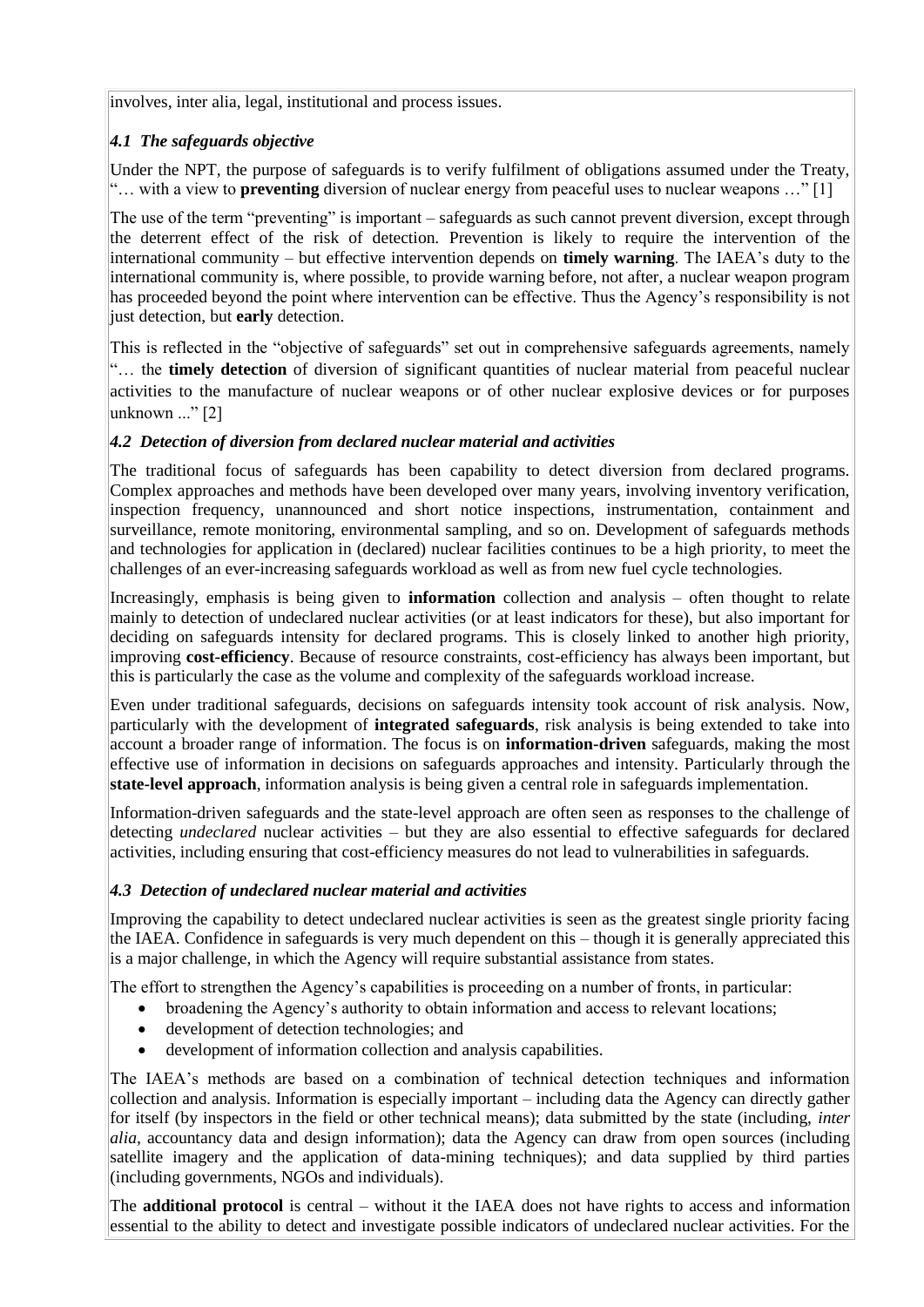few comprehensive safeguards states with significant nuclear activities that have not yet accepted the AP [3], the Agency is unable to provide assurance about the absence of undeclared nuclear material and activities.

On the technical side, more development is needed, including innovative verification approaches. The IAEA has a soundly-based R&D program to this end, working with Member State Support Programmes. As regards information, major external reviews [4] have identified the need for the Agency to have information on dual use items and export denials, and have recommended amending the AP annexes accordingly. Also needed will be new confidence-building and transparency measures.

Where detection involves "unknowns" – such as undeclared nuclear activities, or undeclared nuclear weapons – the challenges are substantial. Establishing and strengthening the necessary capabilities will remain "work in progress" for the foreseeable future. It is necessary to have a realistic appreciation of what can be achieved – to avoid over-expectation (as well as false positives).

The safeguards system cannot be expected to detect undeclared nuclear activities by itself, the IAEA does not have the resources of a major national intelligence organization. It is necessary for states to actively contribute to the verification effort. States have substantial information, including intelligence (*national technical means*) and data on nuclear-related exports (including items supplied and items denied). States must be prepared to share more information with the Agency. Intelligence and other information is vital in identifying locations of interest, and safeguards provide the means to investigate locations, to get "under the roof".

Detecting undeclared nuclear activities – or providing credible assurance of their absence – requires an **active partnership** between states and the Agency. States should not see this as threatening – if suspicions are unfounded, it is in everyone's interest that safeguards operate as an effective mechanism for demonstrating this.

### *4.4 Determining non-compliance*

Under the IAEA's Statute, safeguards inspectors have the responsibility of determining whether a state is in compliance with its safeguards agreement. The inspectors are required to report any non-compliance to the Agency's Board of Governors. If the Board finds that non-compliance has occurred, it is required to report the non-compliance to the Security Council.

A finding of compliance or non-compliance depends both on the IAEA's technical capability to detect and identify non-compliance and on **appropriate handling** of the matter by the Board. While non-compliance involves technical (including legal) and political dimensions, it is essential to avoid conflating the two. Political efforts to resolve non-compliance are a matter for the Security Council, and where necessary government-to-government negotiations (such as the DPRK Six-Party Talks), not the Agency.

The handling of the Iran case illustrates the dangers of mixing technical and political considerations in noncompliance decisions. Concern about the possible adverse consequences of a non-compliance finding led to the finding being delayed for more than two years, with significant risk to the integrity and credibility of the IAEA's processes. There would be merit in establishing appropriate guidelines for the Board on noncompliance decisions, to help ensure consistency, predictability and confidence in the outcomes.

One major aspect of this concerns the **standard of proof** for non-compliance. In the Iran case, discussion about "evidence" and "proof" suggested that the then Director General had set the bar too high. This is inconsistent with the safeguards agreements themselves, which provide that a state may be found in noncompliance if the Agency is *not able to verify* that there has been no diversion [5], as well as with international practice, which favours the *balance of probabilities* where this is practical or realistic [6].

The wording of safeguards agreements recognises the reality – that in many cases the Agency is unlikely to find irrefutable proof [7], and that states themselves, in making judgments about their confidence in a state's non-proliferation commitment, consider the balance of probabilities. Divergence between the Agency's practice and the international community's expectations will result in loss of confidence.

#### **5. Deterrence**

Deterrence – whether a state is deterred from violating its non-proliferation commitments – depends on the state's assessment of the risks involved: whether the violation will be detected, whether a non-compliance finding will be reached, and whether enforcement action will be taken, i.e. whether other states will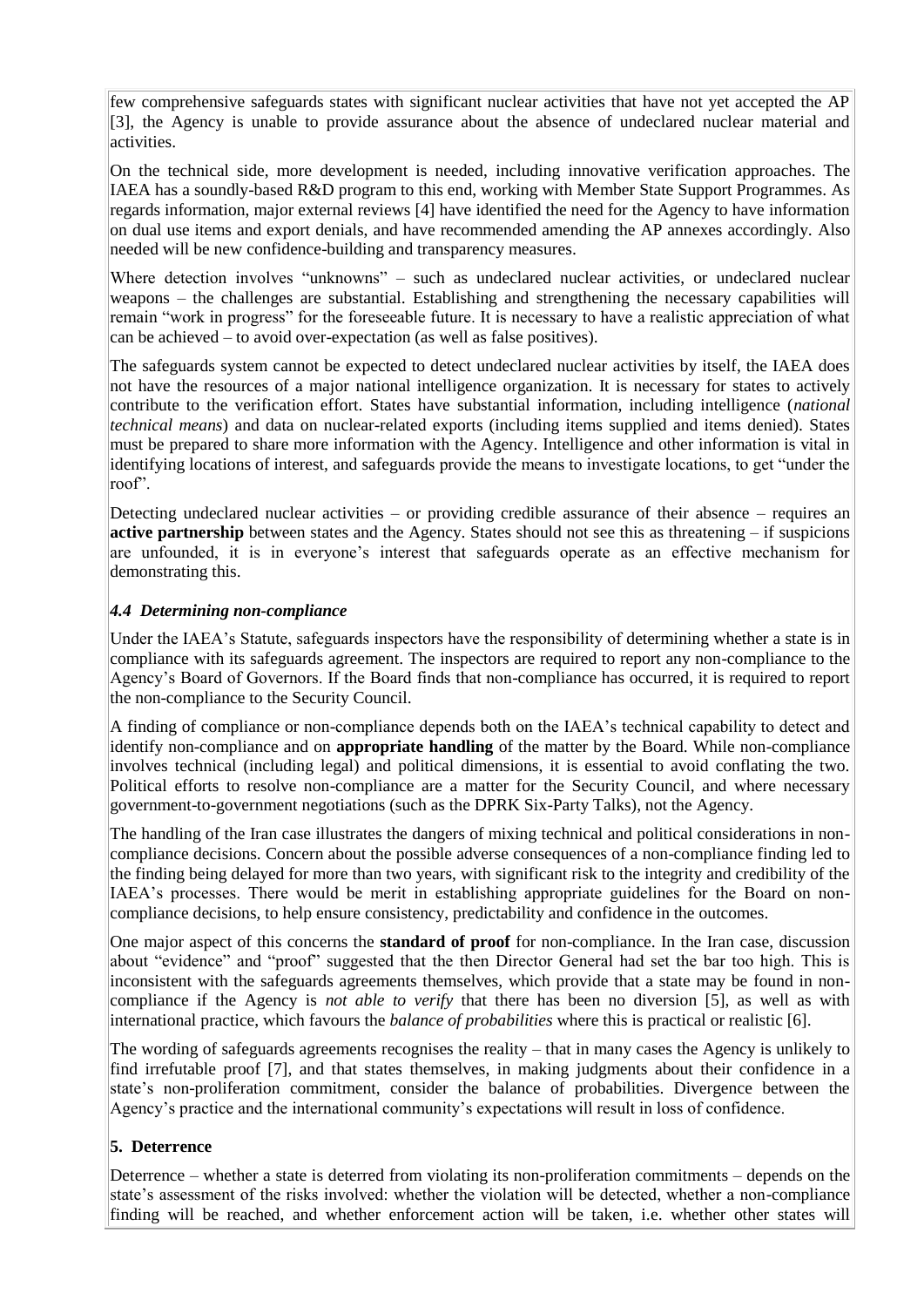intervene either pursuant to a Security Council decision or on their own account.

It should be noted, this is not an assessment of an **absolute** risk – whether compliance and enforcement decisions will *ever* be reached. Rather, a critical part of the calculation is **timeliness** – whether these decisions will be reached in time for effective intervention. Effective deterrence requires that the risks are sufficiently high at each of these stages – a high risk of detection will not be an effective deterrent if the state assesses that the risk of **timely intervention** is low.

In cases of non-compliance, it is essential that the international community is prepared to take action to uphold compliance. As discussed above, the international community's ability to do so depends in the first instance on the effective operation of the IAEA's processes in identifying and determining cases of noncompliance.

The track record once a non-compliance case is referred to the Security Council has not been reassuring. In the case of the DPRK, the Security Council was unable to reach a decision, and the matter was referred to the Six-Party Talks, where so far the results have been disappointing. In the case of Iran, key states have been reluctant to agree sanctions with sufficient impact (although this situation is improving). These cases illustrate the difficulties of reaching international agreement on effective enforcement action – but the fact is that if the international community is unable to agree effective enforcement action in a case as serious as proliferation of nuclear weapons, this does not bode well for the future of the non-proliferation regime or for efforts to make substantial progress on nuclear disarmament.

### **6. Verification priorities**

The key safeguards priorities are generally considered to be:

- **detection capability**, especially for undeclared nuclear activities;
- **cost-efficiency**; and
- adequate **resourcing**.

These will also be key priorities for future nuclear verification missions.

In addition to these, there are further matters that are not usually seen as "safeguards" priorities but *should* be, given their importance to achieving safeguards objectives. These further key priorities, reflecting the broader political environment within which safeguards operate, include:

- ensuring **clarity of mission**;
- building **political support** for the safeguards mission; and
- preparedness to **enforce compliance**.

These too are important both for current safeguards and for future verification missions.

### *6.1 Ensuring clarity of mission*

A clear understanding of the safeguards mission, on the part of the IAEA and states, is absolutely essential. Without this, the safeguards system will not work effectively and will not provide confidence. [8]

Clarity of mission requires a common understanding of the objectives, processes and standards (including the standard of proof) applied in the safeguards system, and the way major decisions, such as compliance determinations, are made. Also required is an understanding of detection capabilities, as well as detection vulnerabilities and how these can be addressed – both to avoid over-expectation and to reinforce the need for states to share information with the Agency.

Clarity of mission is largely a matter for the Agency itself to achieve, although enhancing understanding will require a substantial outreach effort to states.

### *6.2 Building political support for the safeguards mission*

Political support for the safeguards mission is essential at a number of levels: that states see that cooperation with safeguards serves their national interest; that states will support the development and resourcing needs of the IAEA; that states will share information with the Agency; and that states will back the Agency if it meets obstruction or failure to cooperate – or if it finds non-compliance.

Political support is a matter of the policies and decisions of states, but the Agency needs to be actively engaged to promote positive perceptions. It is essential to **depoliticize** attitudes towards safeguards – to help states appreciate the benefit of safeguards/non-proliferation to their own national interest and security,